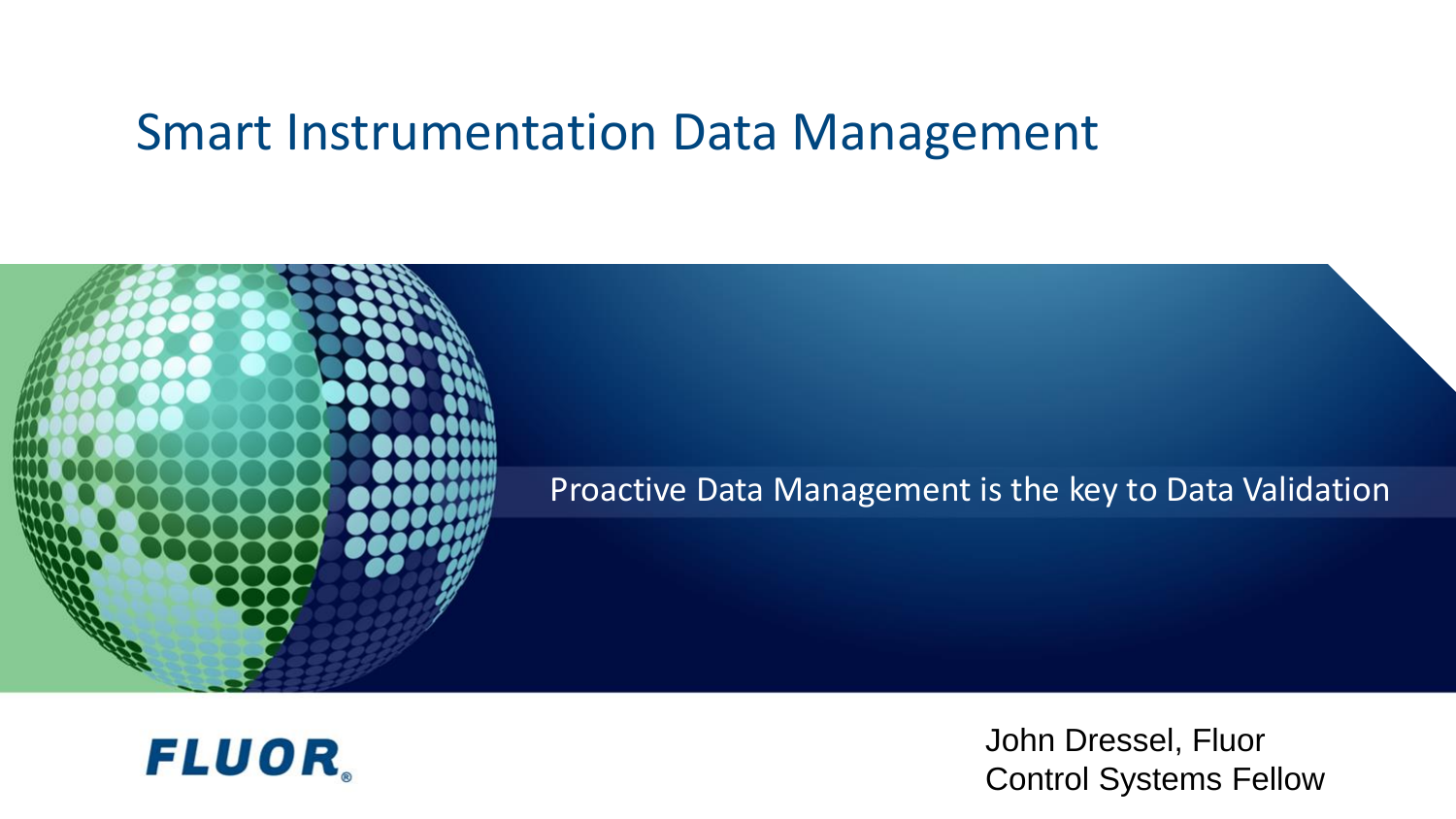#### Smart Instrumentation Data Management

### ▶ Garbage In – Garbage Out

- Managing Data with Governing Documents
- Managing Data with Naming Conventions
- Managing Data with Instrument Types
- Managing Data with Automation
- Managing Inconsistent Data Values
- Managing Data with Null Values
- Managing Spec Sheet Data

- Managing Process Module Data
- Managing Custom Defined Fields Data
- Managing Smart Instrumentation Data Validation

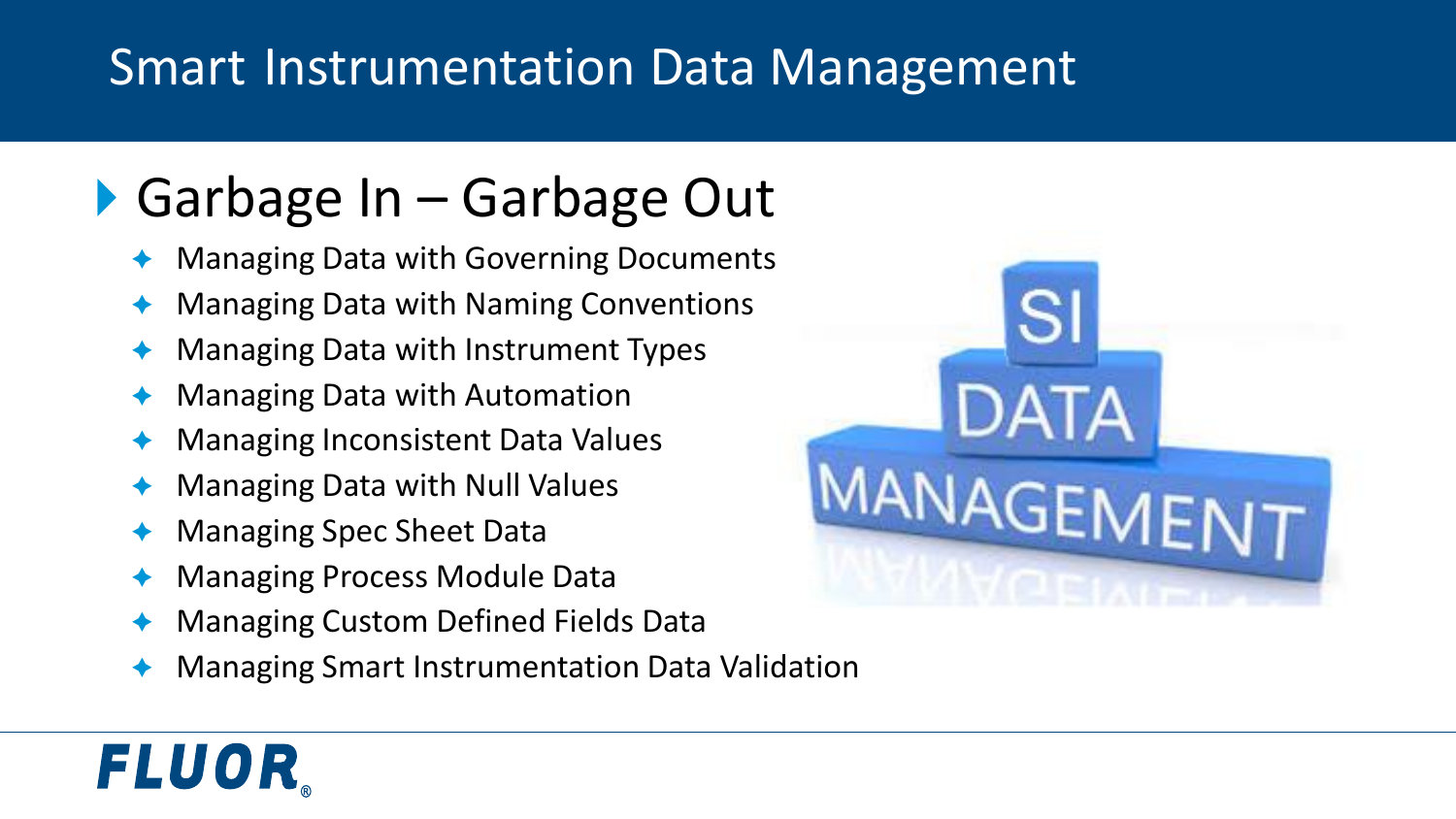#### Smart Instrumentation Garbage Data

- "**Garbage In, Garbage Out**" used to express the idea that in a relational database, incorrect or poor-quality input will always produce faulty output.
- In a Smart Instrument data dictionary, every Table and Trigger has a specific purpose and is intended to contain data that is relevant to that purpose
- Incorrect data can also affect the performance of the database
- Examples of Garbage in a Smart Instrumentation database:
	- Unstructured or Duplicate Key values in primary tables
	- Inconsistent or Dummy data not fit to purpose of Fields
	- Data that violates the purpose of a "Null" Data value
	- Duplicating fields in the data dictionary with User Defined Fields
	- Graphics, Narratives or Extensive Notes used in place of valid data

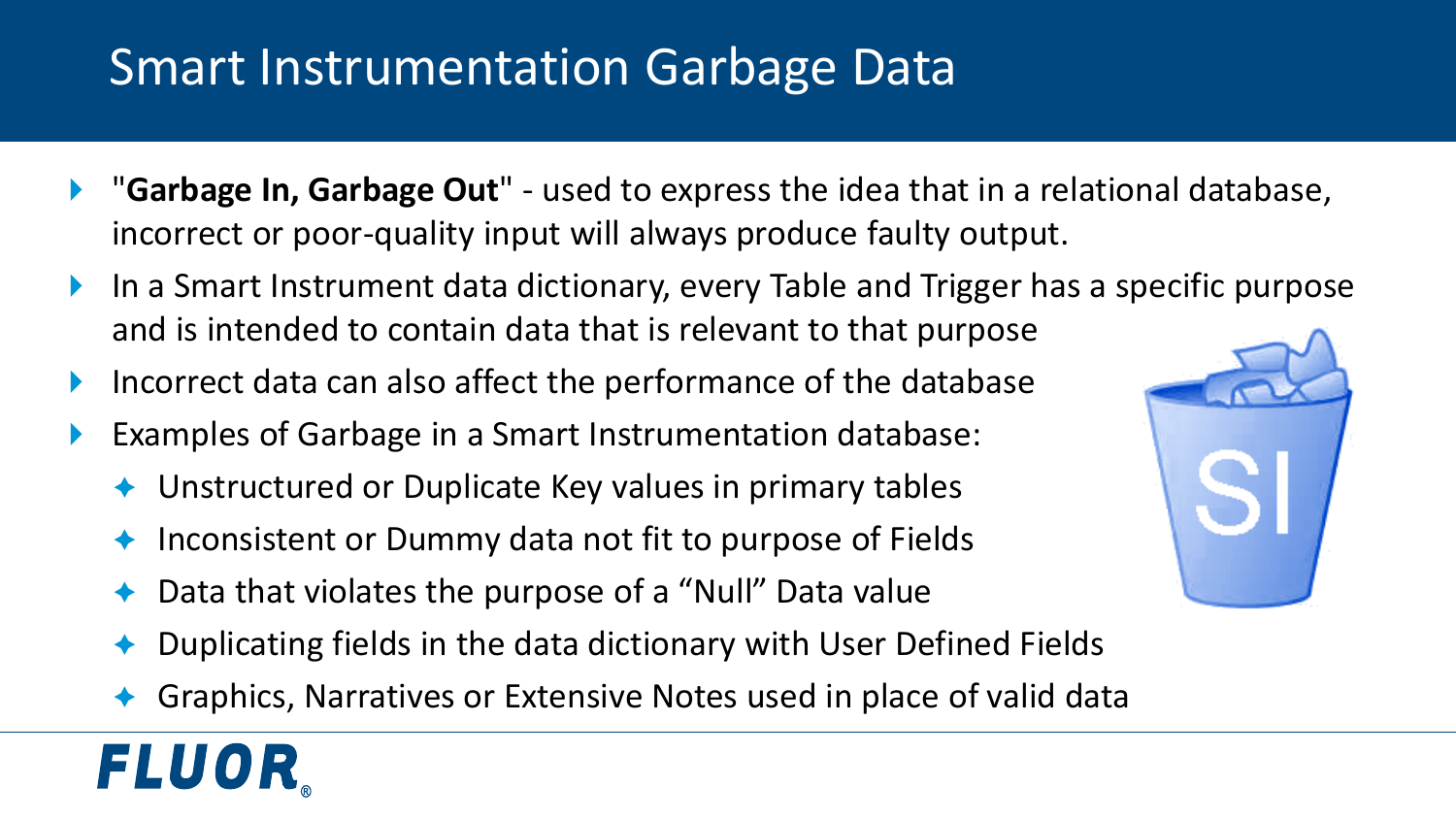### **Managing Smart Instrumentation Governing Documents**

- **Data Management with Implementation Specification**
	- Define Smart Instrumentation Project Scope, Principals, Definitions and Deliverables
	- ◆ Define or Reference Plant Hierarchy
	- Define or Reference Naming Conventions
	- Define Smart Instrument Modules usage
	- Define Instrument Types Profile Content
	- Define Specification Sheet Library
	- Define Primary Tables Contents

FLUOR.

 Define Integration to Vendor Software or SmartPlant Foundation

| <b>FLUOR</b>                    | Project Name PROJECT NAME<br><b>Fluor Contract NUMBER</b> | Date 07 Jan 2011<br>Page 1 of 38<br>Revision 1         |                                                                                                    |             |       |
|---------------------------------|-----------------------------------------------------------|--------------------------------------------------------|----------------------------------------------------------------------------------------------------|-------------|-------|
|                                 |                                                           |                                                        | PRACTICE: SMART <sup>®</sup> INSTRUMENTATION PROJECT IMPLEMENTATION                                |             |       |
| $+$                             |                                                           |                                                        |                                                                                                    |             |       |
|                                 |                                                           | following page. Please destroy all previous revisions. | This specification has been revised as indicated below and described in the revision record on the |             |       |
| Revision<br>No.                 | Date                                                      | Originator's<br>Name & Initials                        | Reviewed/Checked By<br>Name & Initials                                                             | Description | Pages |
|                                 |                                                           |                                                        |                                                                                                    |             |       |
|                                 |                                                           |                                                        |                                                                                                    |             |       |
|                                 |                                                           |                                                        |                                                                                                    |             |       |
|                                 |                                                           |                                                        |                                                                                                    |             |       |
|                                 |                                                           |                                                        |                                                                                                    |             |       |
|                                 |                                                           |                                                        |                                                                                                    |             |       |
|                                 |                                                           |                                                        |                                                                                                    |             |       |
|                                 | <b>APPROVALS</b><br>Lead Fluor Engineer:                  |                                                        | <b>SIGNATURES</b>                                                                                  |             | DATE  |
|                                 | <b>Fluor Project Engineering</b>                          |                                                        |                                                                                                    |             |       |
| Manager:<br>CLIENT NAME         |                                                           |                                                        |                                                                                                    |             |       |
| Project Manager:<br>CLIENT NAME |                                                           |                                                        |                                                                                                    |             |       |
| Engineering / SME:              |                                                           |                                                        |                                                                                                    |             |       |
|                                 |                                                           |                                                        |                                                                                                    |             |       |
|                                 |                                                           |                                                        |                                                                                                    |             |       |
|                                 |                                                           |                                                        |                                                                                                    |             |       |
|                                 |                                                           |                                                        |                                                                                                    |             |       |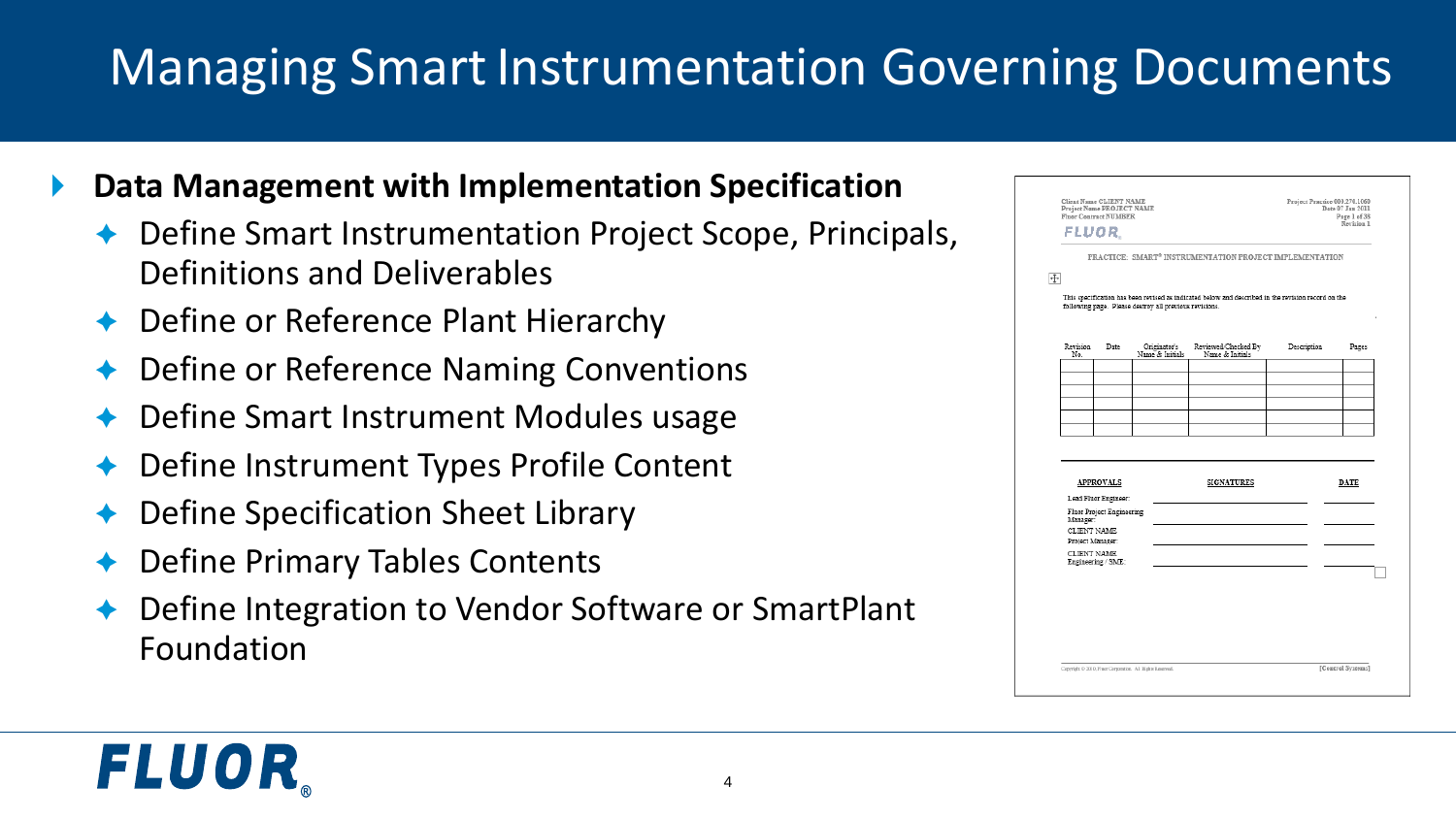### **Managing Smart Instrumentation Governing Documents**

- **Data Management with Reference Governing Documents**
- Implementation Procedures (Referenced Documents)
	- ◆ User Guides for Data entry
	- Training Materials
- Implementation Practices (Referenced Documents)
	- Industry Standards
	- **← Client Specifications**

- Hexagon's Smart Instrumentation Documentation
	- ◆ Smart Instrumentation Users Guides.pdf
	- ◆ Smart Instrumentation Tutorials.pdf

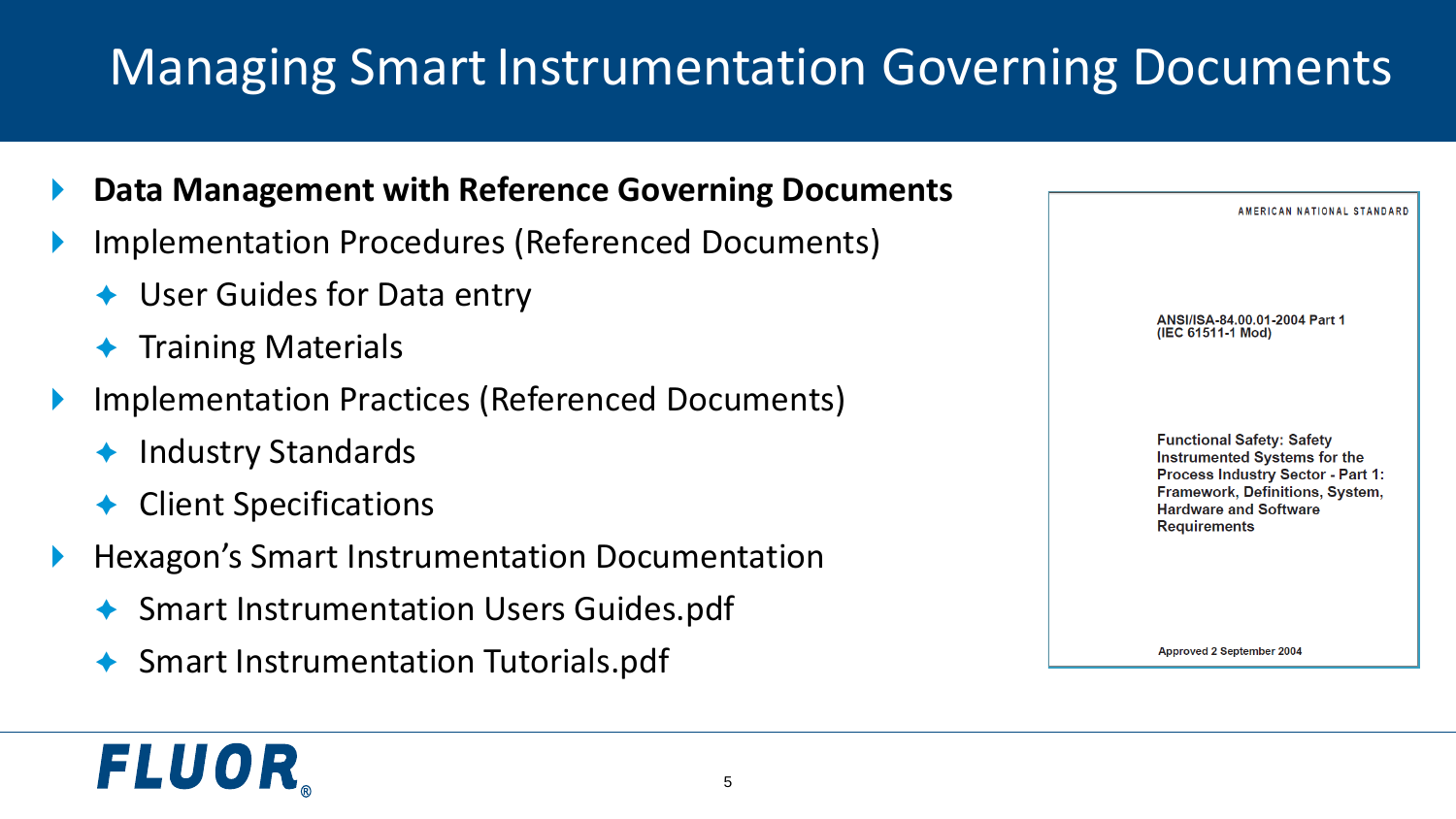#### Managing Smart Instrument Naming Conventions

- ▶ There are 39 definable Naming Conventions in Smart Instrumentation
- ▶ The most important naming conventions are the Loop and Instrument Tag (Tag Class)
	- The Loop naming convention defines the Process Function and Numeric sequence
	- ◆ The Instrument Tag (Tag Class) naming convention expands the Loop naming with Instrument Function and Tag Class defines wiring technology tables
- Keep Naming Conventions simple  $-$  Tags can have additional data (Unit Numbers, Etc.) but information like Equipment Numbers, Location Codes are not recommended

| Segment Category | Seq. | Separator | Segment          | Start | Length |
|------------------|------|-----------|------------------|-------|--------|
| Unit             |      |           | UNIT NUMBER      |       |        |
| Instrument Type  |      |           | INSTRUMENT TYPE  |       | 15     |
| Tag Number       |      |           | EQUIPMENT        |       | 12     |
| Tag Number       |      |           | COMPONENT NUMBER |       | 14     |
| I ag Number      |      |           | COMPONENT SUFFIX |       | 13     |

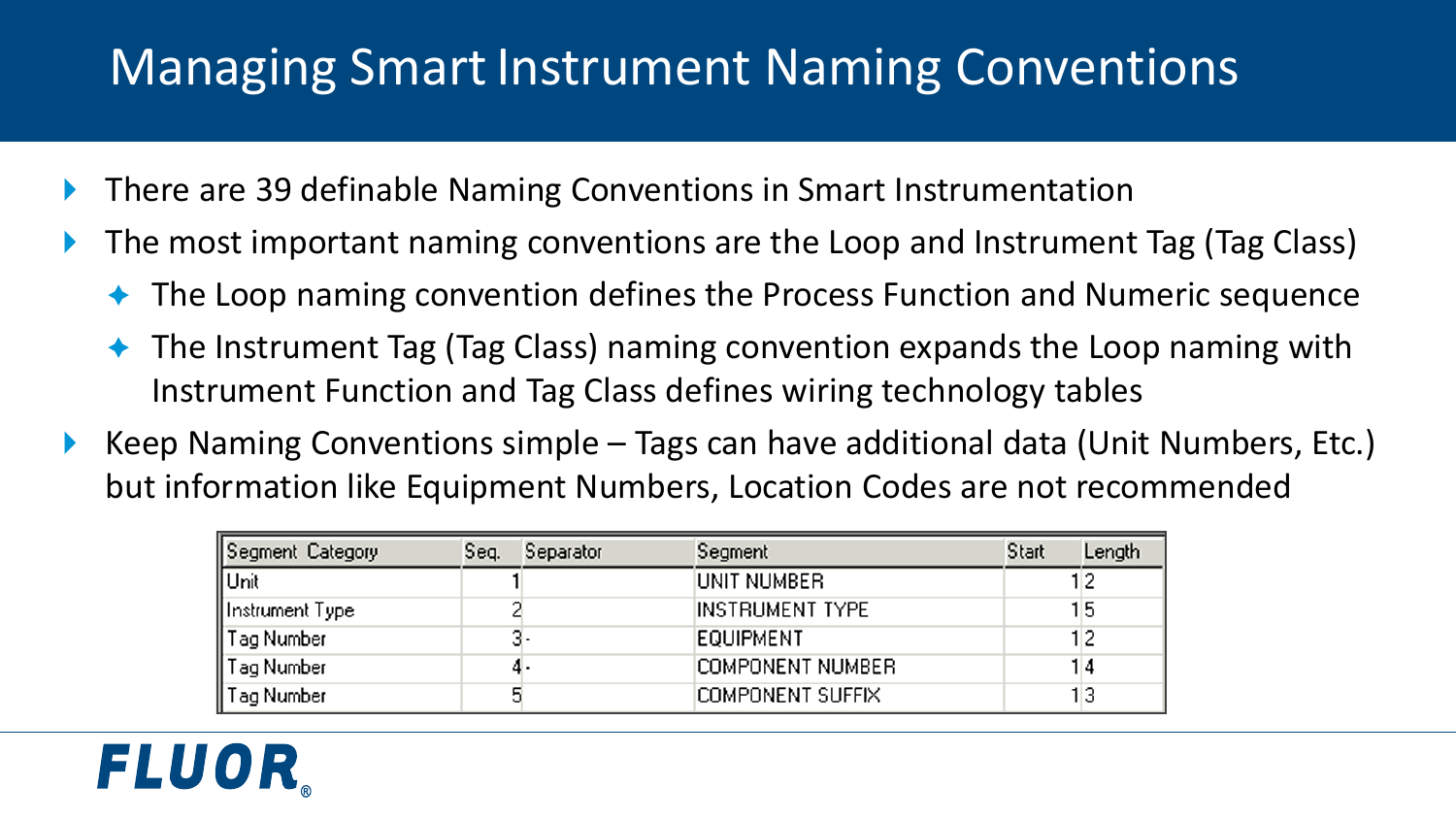#### Managing Smart Instrument Naming Conventions

- ▶ Best practice is to use only "Instrument (Conventional)" for Instrument Tags
- ▶ The Loop and Tag naming conventions need to be consistent across all applications
- Additional Naming Conventions can also be assigned for documents, cabinets, cables and equipment for data consistency

| Analyzer Component                 | Document Number (Panel-Strip Report) | [Instrument [Profibus DP]] |
|------------------------------------|--------------------------------------|----------------------------|
| Analyzer Stream                    | Document Number (Process Data)       | Hnstrument (Profibus PA).  |
| Cabinet                            | Electrical Signal Tag                | Instrument (Telecom)       |
| Control System Tag                 | Foundation / Profibus PA Virtual Tag | Uunction Box               |
| <b>DCS</b>                         | Functional Requirement               | l Loop.                    |
| Device Cable                       | HART Sianal                          | Marshaling Rack            |
| Device Panel                       | 11/0 Card                            | IPLC                       |
| Document Number (Calculation)      | II/O Termination.                    | IRACK                      |
| Document Number (DDP)              | Instrument (Conventional)            | Soft Tag                   |
| Document Number (Instrument Specs) | Instrument (Foundation Fieldbus)     | Test Equipment             |
| Document Number (Loop Drawing)     | Instrument (HART)                    | Wiring Equipment           |
| Document Number (Loop Specs)       |                                      |                            |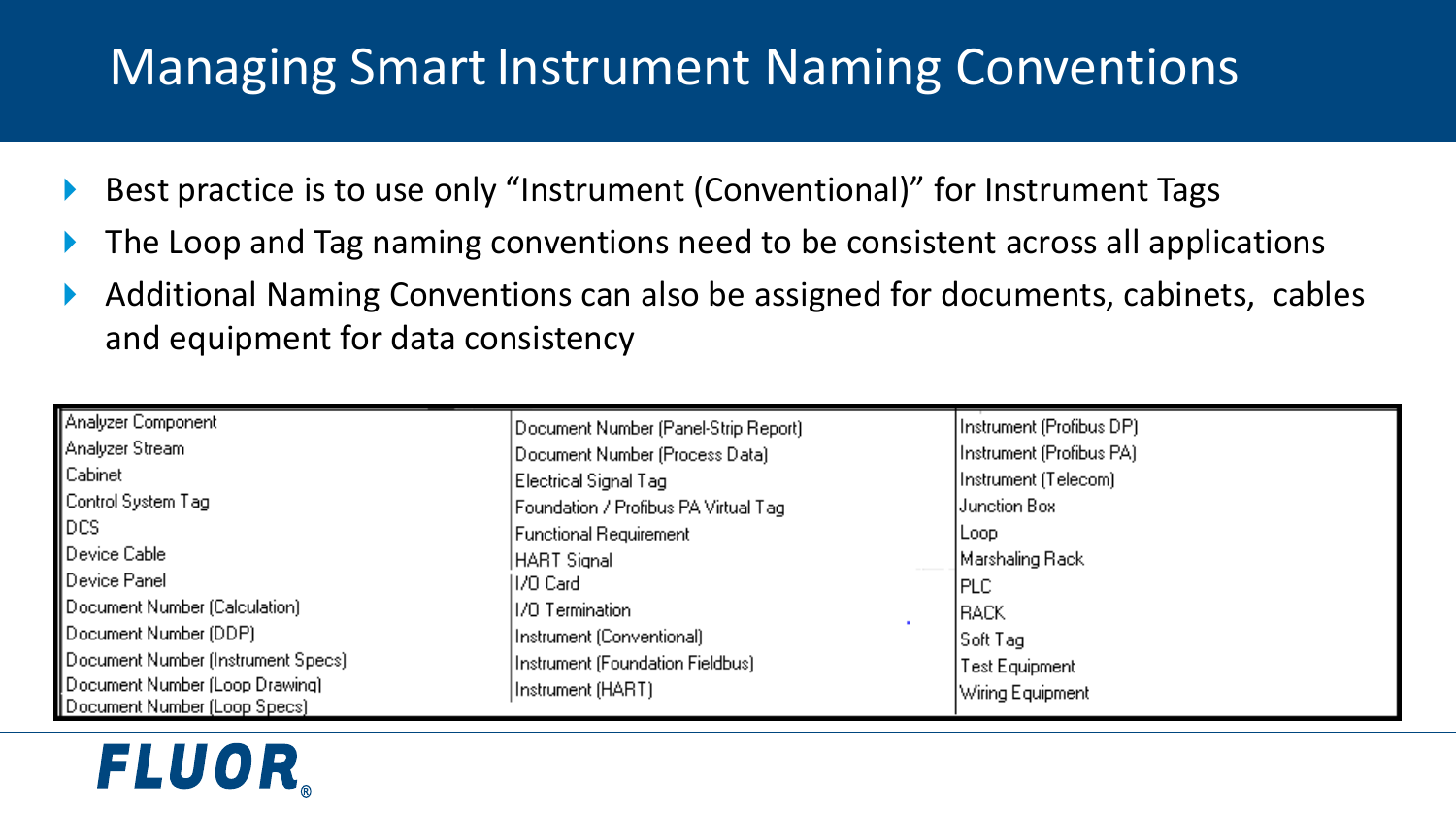### Managing Instrument Type Profile Data

- **The Instrument Type Profile** defines the automation functions and how data is distributed in the Smart Instrument database
- When an instrument is added to the database, or the Profiles are launched the following actions will happen if the Profile Data is populated:
	- An Instrument Spec sheet is created and populated from a Spec Sheet Template if a Template is defined
	- A Process Datasheet is created in the proper Process Function assigned to the Instrument Type if "Process data workflow required" is set
	- $\triangle$  The I/O Type and Location are assigned

- The Wiring Device Panel and Terminals are created, and the Instrument Cable is created and connected to the Device Panel
- Other associations including Custom Tables, Hook-ups, Dimensional Data for Piping and Loop Symbols can be initialized

|                                                                 | <b>Instrument Types</b>              |                          |
|-----------------------------------------------------------------|--------------------------------------|--------------------------|
| Process function:                                               |                                      |                          |
| Flow<br>$\blacktriangledown$                                    |                                      |                          |
| Find an instrument type:                                        |                                      |                          |
|                                                                 |                                      |                          |
|                                                                 |                                      |                          |
| Instrument Type<br>Description                                  |                                      | CS Tag Instrum           |
| <b>FLOW TRANSMITTER</b>                                         |                                      | Type Alas                |
| lт<br><b>MASS FLOW TRANSMITTER</b>                              |                                      |                          |
| lev<br>FLOW CONTROL VALVE                                       |                                      |                          |
| lex<br><b>FLOW PROFILER</b>                                     |                                      |                          |
| VALVE POSITIONER<br>ley                                         |                                      |                          |
| ley<br><b>FLOW FUNCTION</b>                                     |                                      |                          |
| l۳<br><b>FLOW CONTROLLER</b>                                    |                                      |                          |
| lezt                                                            | SIS - DP FLOW INDICATING TRANSMITTER |                          |
| $\epsilon$                                                      | $\mathbf{m}$                         | $\overline{ }$           |
|                                                                 |                                      |                          |
| $\propto$<br>Cancel<br><b>Apply</b>                             | Profile<br>Delete<br>New             | Help                     |
|                                                                 |                                      |                          |
|                                                                 |                                      |                          |
|                                                                 |                                      |                          |
|                                                                 | Instrument Type Profile              |                          |
|                                                                 |                                      |                          |
| General   Wing and Control System   Custom Tables   Calibration |                                      |                          |
|                                                                 |                                      |                          |
| Instrument type description:                                    |                                      |                          |
| FLOW TRANSMITTER                                                |                                      |                          |
| Instrument specifications                                       | Hook ups                             |                          |
| $\overline{\mathbf{v}}$ Include instrument goodication:         | F Include hook ups                   |                          |
| Specification form:                                             | F Include in EOM                     |                          |
| SMART DIFF PRESS TRANS IFLOWT<br>58                             | $\blacksquare$<br>Hook-up type:      |                          |
| Multi-tag list format:                                          |                                      |                          |
|                                                                 | $\blacksquare$<br>Hook-up:           |                          |
| Copy data from template                                         |                                      | ٠                        |
|                                                                 | $\overline{\phantom{a}}$<br>I/O Type | $\blacksquare$           |
| Maintenance event form                                          | T Include I/O type:                  |                          |
|                                                                 | $\blacksquare$<br>网                  |                          |
|                                                                 |                                      | ٠                        |
| Miscellaneous                                                   | Location                             |                          |
| Skip loop creation                                              | T Include jocation:                  |                          |
|                                                                 | <b>FIELD</b>                         |                          |
| ▽ Process data workflow reguired                                | Dimensional data                     |                          |
| Enhanced Smart.cop symbol                                       | Include dimensional data:            | $\overline{\phantom{a}}$ |
| Symbol file name and path:                                      | Group name:                          |                          |
|                                                                 | All Groups<br>Вгонка                 | $\bullet$                |
|                                                                 |                                      |                          |
| Set as default instrument type                                  |                                      |                          |
| Instrument type:                                                |                                      |                          |
|                                                                 |                                      |                          |
|                                                                 |                                      |                          |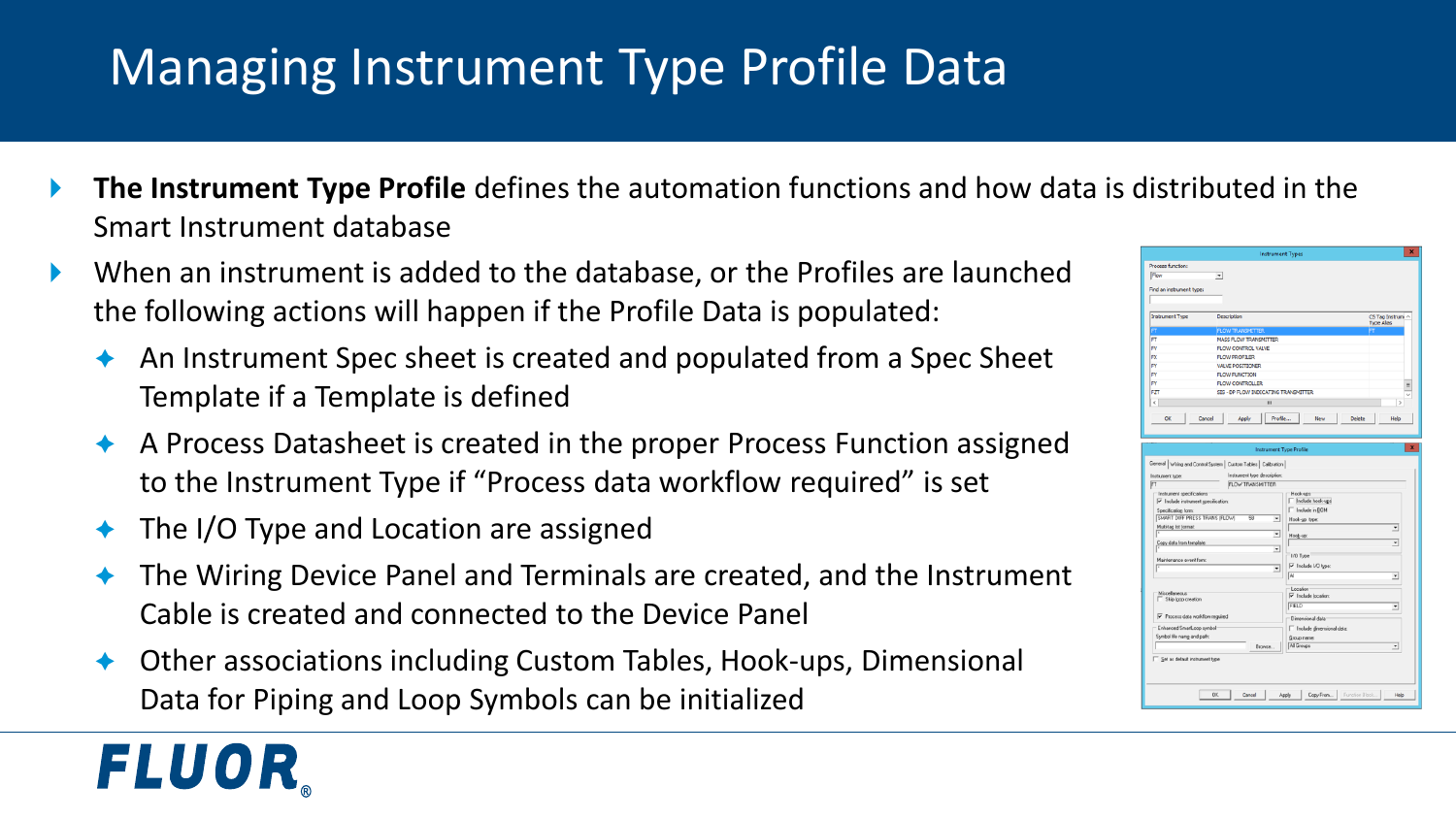#### **Managing Smart Instrumentation Automation**

- In **Preference Management** users can deactivate Wiring and Specifications automation until Specification Templates and wiring connections are properly defined and configured
- Each Instrument Type Profile should define the Specification Form and Template if created
- Every Instrument that touches process should have "Process data workflow required" set on
- Every instrument that has Wiring should have the "Wiring and Control System" configured

|                                                                                                                                       | <b>Preferences Management</b>                                                                                                                                                                      |
|---------------------------------------------------------------------------------------------------------------------------------------|----------------------------------------------------------------------------------------------------------------------------------------------------------------------------------------------------|
| Domain:<br>SPI L1<br>General<br>Instrument Index<br>New Tag<br><b>D</b> New Loop<br>Delete Loop<br>Profile<br><b>WEE</b><br>Duplicate | Activate instrument type profile options<br>$\Box$ Wiring<br>Specifications<br><b>▽</b> Hook-ups<br>√ System I/O type<br>$\overline{\mathbf{v}}$ Location<br>$\overline{\mathbf{v}}$ Custom tables |

| Instrument Type Profile                           |  |
|---------------------------------------------------|--|
| Instrument specifications                         |  |
| $\triangledown$ Include instrument specification: |  |
|                                                   |  |
| 11                                                |  |
| Copy data from template:                          |  |
|                                                   |  |
|                                                   |  |
| Skip loop creation                                |  |
| $\triangledown$ Process data workflow reguired    |  |
|                                                   |  |

|                                                                 | <b>Instrument Type Profile</b> |       |                             |                                                                  |
|-----------------------------------------------------------------|--------------------------------|-------|-----------------------------|------------------------------------------------------------------|
| General Wiring and Control System   Custom Tables   Calibration |                                |       |                             |                                                                  |
| Instrument type:                                                | Instrument type description:   |       |                             |                                                                  |
| FIT                                                             |                                |       | FLOW INDICATING TRANSMITTER |                                                                  |
|                                                                 |                                |       |                             |                                                                  |
| $\triangledown$ Indude wiring<br>Reference device panel:        |                                |       |                             | $\triangledown$ Control system $\triangledown$ Automatic CS tags |
| 2 WIRE DEVICE<br>Conventional connections                       |                                |       |                             |                                                                  |
| Reference Cable Cable Set Terminal Starting                     |                                | Strip | Terminal                    | Connection<br>Type                                               |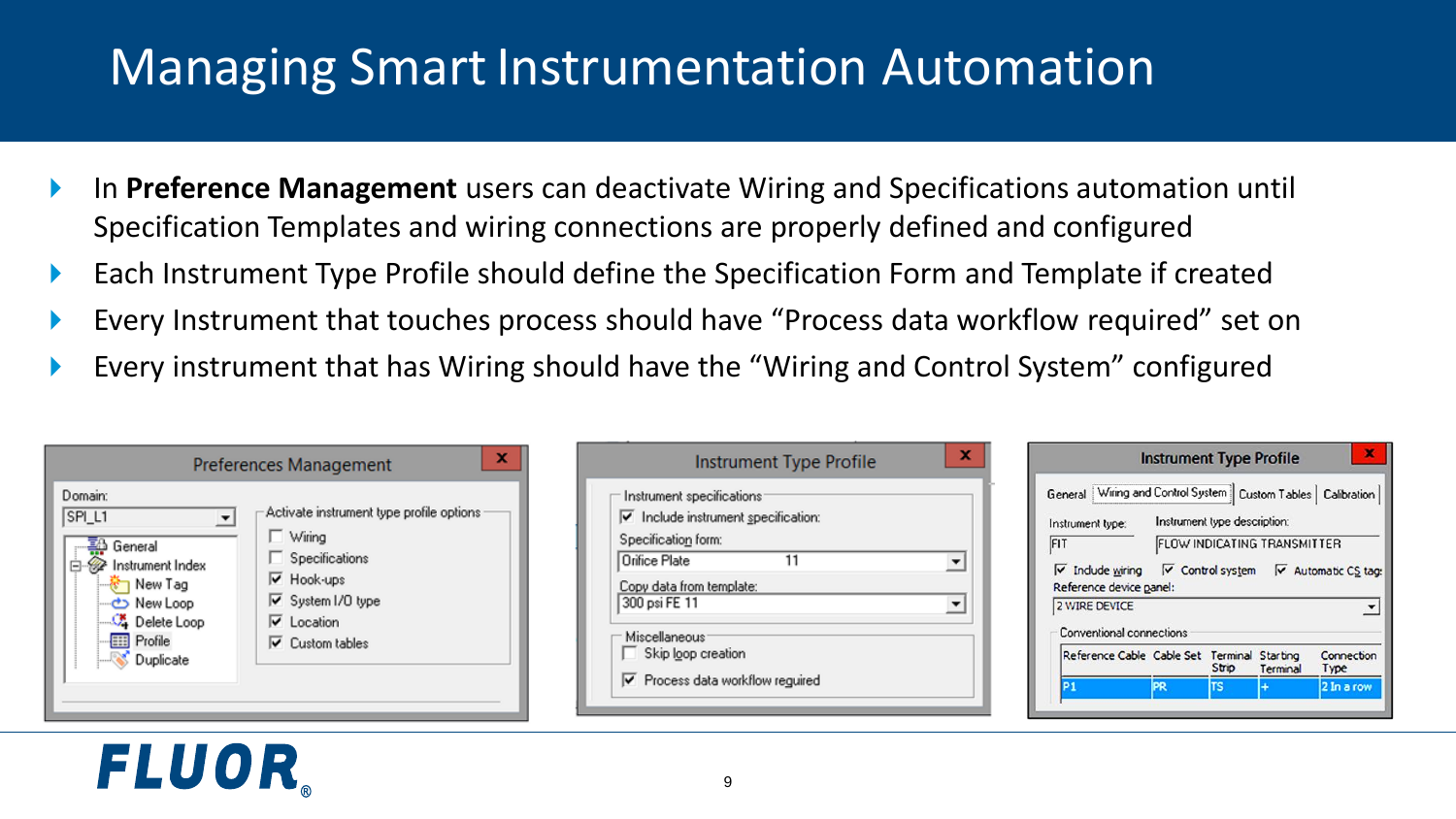#### **Managing Smart Instrumentation Inconsistent Data**

- **Data Consistency** is essential for a relational database and assuring the quality of data in Smart Instrumentation
- **Methods for managing data consistency includes:** 
	- Minimize the number of Instrument Type Profiles and configure each for data consistency
	- Using User Defined Tables and User Defined Field Pick Lists for selection of consistent data
	- Minimize the content of Primary Tables to only data necessary for the project
	- Configure as many Naming Conventions as possible to minimize ad hoc data entry in key fields
	- Define abbreviations in the Implementation Specification for consistence data entry
	- Train users to use loop and specification templates when expanding data and to duplicate data

| Loop Name  | <b>Tag Number</b> | P&ID Number           |                 | Line Number                         | Equipment Number  I/O Type   Manufacture   Model |      |            |                                     |
|------------|-------------------|-----------------------|-----------------|-------------------------------------|--------------------------------------------------|------|------------|-------------------------------------|
|            | 103-PI -0191      | WH-M-103-146 FIELD  * |                 |                                     | 3-103-RW-P-0527                                  |      | <b>TBD</b> | 13-RW-P-052                         |
| 103-P-0195 | 103-PI -0195      | WH-M-103-146 DCS      |                 | 3-12"-RB-20411-ND-N 3-103-RW-P-0528 |                                                  | SOFT | N/A        | N/A                                 |
|            | 103-PI -0197      |                       | <b>FIELD</b>  * |                                     | 3-103-RW-P-0528                                  |      | <b>TBD</b> | <b>TBD</b>                          |
| 103-F-0178 | 103-PIT -0178A    | WH-M-103-146 DCS      |                 | 3-42"-RW-20221-NA-N                 |                                                  | ΙAΙ  |            | ROSEMOUNT 3051S1TG4A3E11A1JB4E5M5T1 |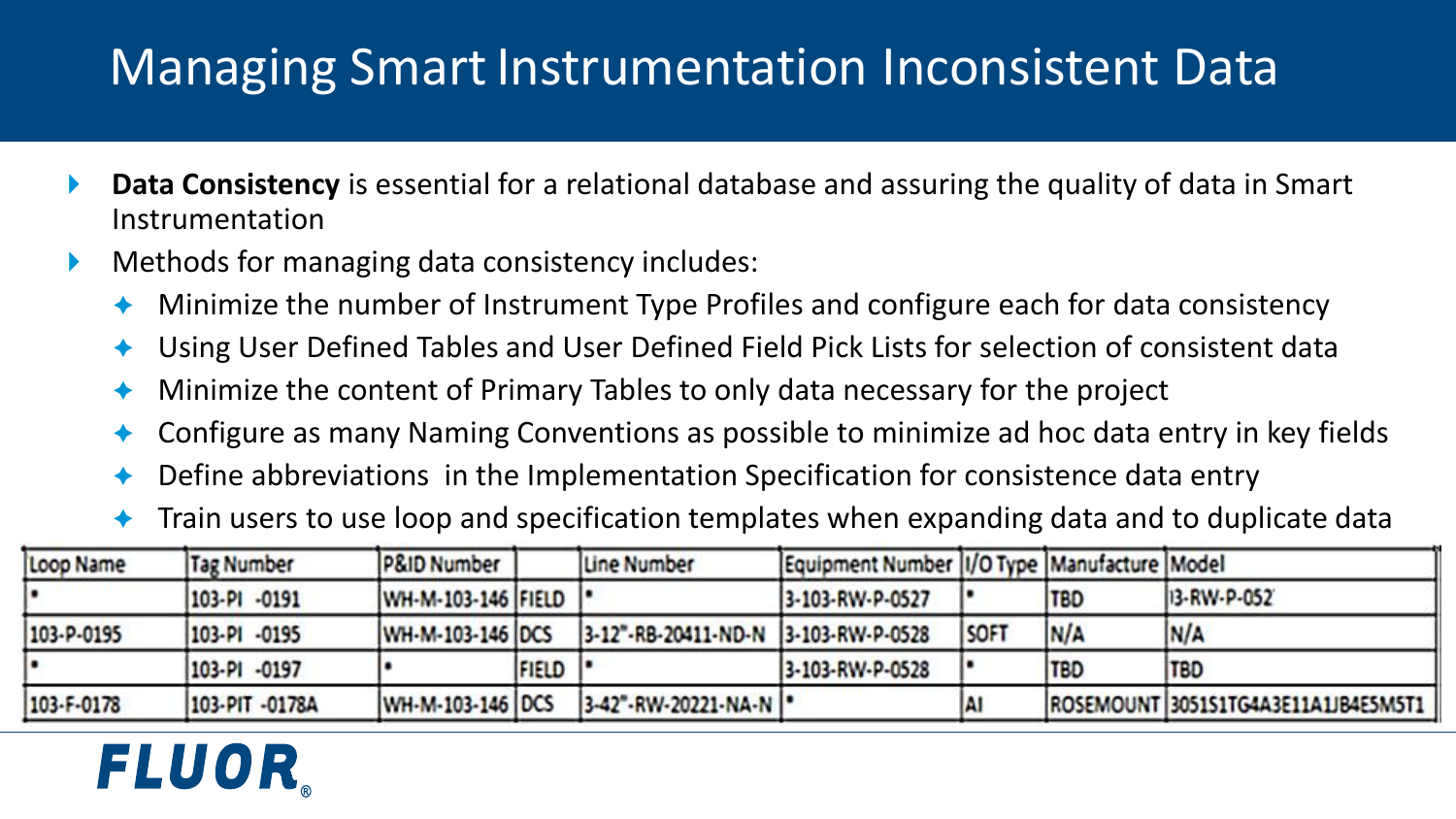#### **Managing Smart Instrumentation Inconsistent Data**

- **"Data fit the Purpose"**  every data field column and table in Smart Instrumentation has a purpose as defined by the Table or Field name
- **Common errors in data placed in the wrong Table or Column are:** 
	- Mixing Tag Class, I/O Types and Signal Types
	- Difference between Manufacture Model and Catalog numbers
	- Assigning Soft Tag numbers to Control System Tags or wiring tables (e.g. cable, I/O)
	- Assigning both a Line Number and Equipment number to a Tag
	- Not filling in Key Field Data like P&ID Number or Loop Number

| Loop Name  | Tag Number     | P&ID Number        |                 | Line Number                         | Equipment Number 1/0 Type Manufacture Model |             |            |                                     |
|------------|----------------|--------------------|-----------------|-------------------------------------|---------------------------------------------|-------------|------------|-------------------------------------|
|            | 103-PI -0191   | WH-M-103-146 FIELD |                 |                                     | 3-103-RW-P-0527                             |             | <b>TBD</b> | 13-RW-P-052                         |
| 103-P-0195 | 103-PI -0195   | WH-M-103-146 DCS   |                 | 3-12"-RB-20411-ND-N 3-103-RW-P-0528 |                                             | <b>SOFT</b> | N/A        | N/A                                 |
|            | 103-PI -0197   |                    | <b>FIELD</b>  * |                                     | 3-103-RW-P-0528                             |             | <b>TBD</b> | <b>TBD</b>                          |
| 103-F-0178 | 103-PIT -0178A | WH-M-103-146 DCS   |                 | 3-42"-RW-20221-NA-N                 |                                             | IAI         |            | ROSEMOUNT 3051S1TG4A3E11A1JB4E5M5T1 |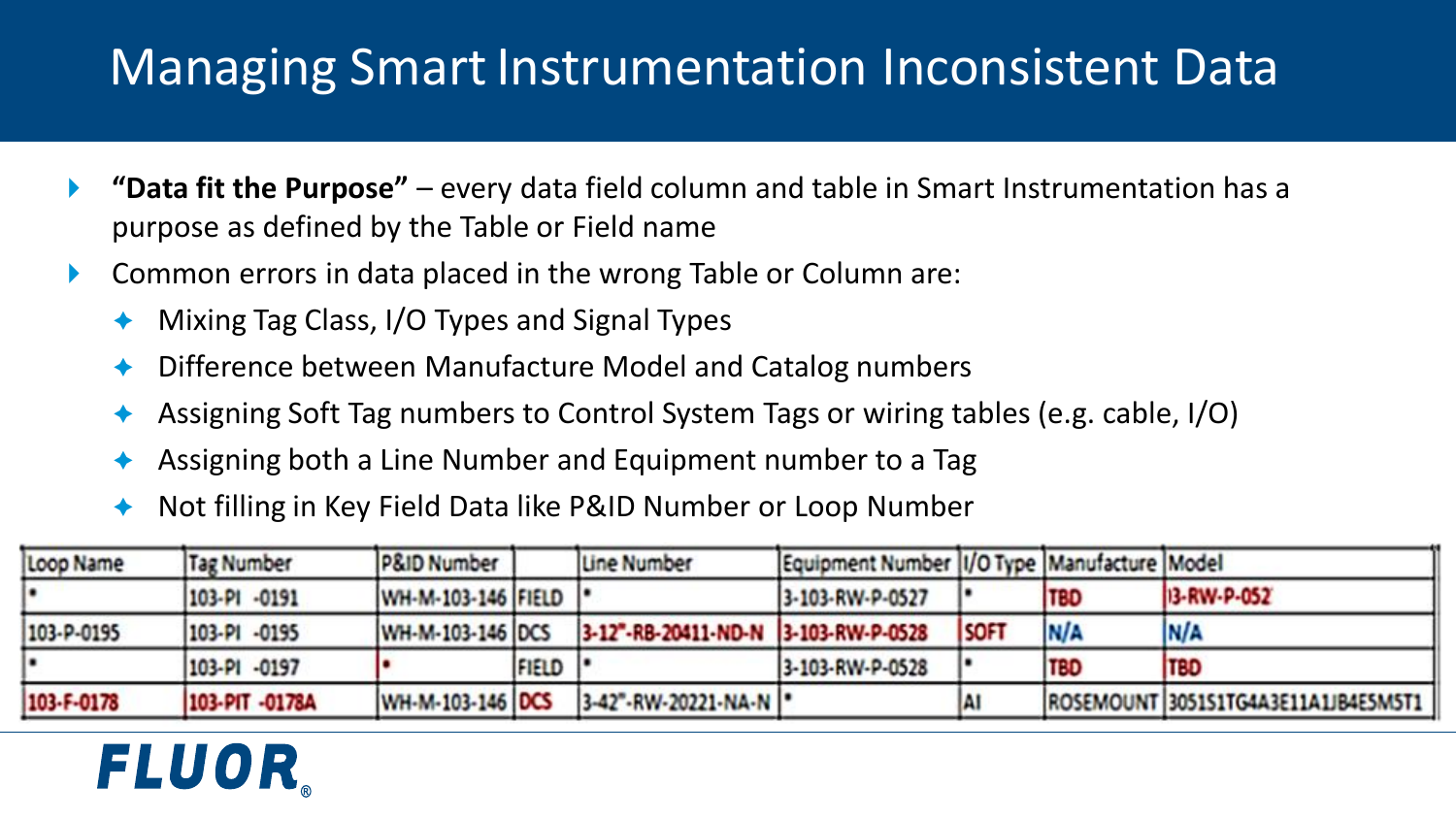#### Managing Smart Instrumentation Null Values

- **"Purpose of a 'NULL' value"**  A field with a NULL value is a field with no value. It is very important to understand that a NULL value is different than a zero value or a field that contains any Data
- In a Relational Database a "**NULL**" is not a valid object so there is no memory allocated for it
- In a Relational Database a "**NULL**" value stops a query from engaging additional Foreign Keys
- Any value including "**space**" or "**–**" or "**NA**" in a Key field allocates memory equal to the size of all fields in the table and continues thru the triggers for all additional Foreign Keys in all linked tables
- A '**NULL**" value as the Line Number Key Field will stop the query and no memory is allocated in tables linked to the Line Number table

FLUOR



IF LINE NUMBER 'NULL'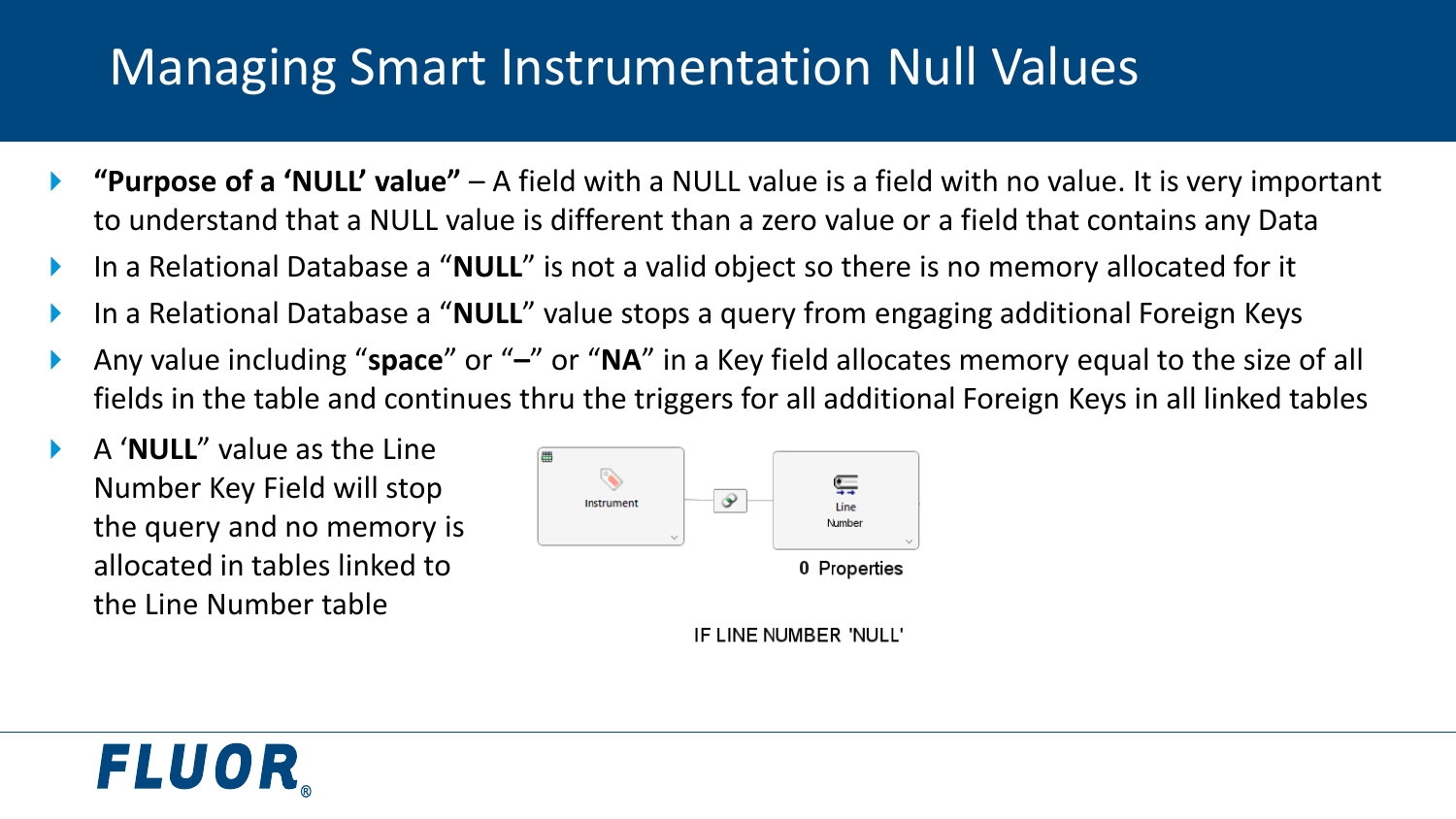#### Managing Smart Instrumentation Null Values

- **"Purpose of a 'NULL' value"**  A field with a NULL value is a field with no value. It is very important to understand that a NULL value is different than a zero value or a field that contains any Data
- In a Relational Database a "**NULL**" is not a valid object so there is no memory allocated for it
- In a Relational Database a "**NULL**" value stops a query from engaging additional Foreign Keys
- Any value including "**space**" or "**–**" or "**NA**" in a Key field allocates memory equal to the size of all fields in the table and continues thru the triggers for all additional Foreign Keys in all linked tables
- A '**N/A**" or "**–**" value as the Line Number Key Field will act like a real Line number and will allocate memory for all tables linked to the Line Number table

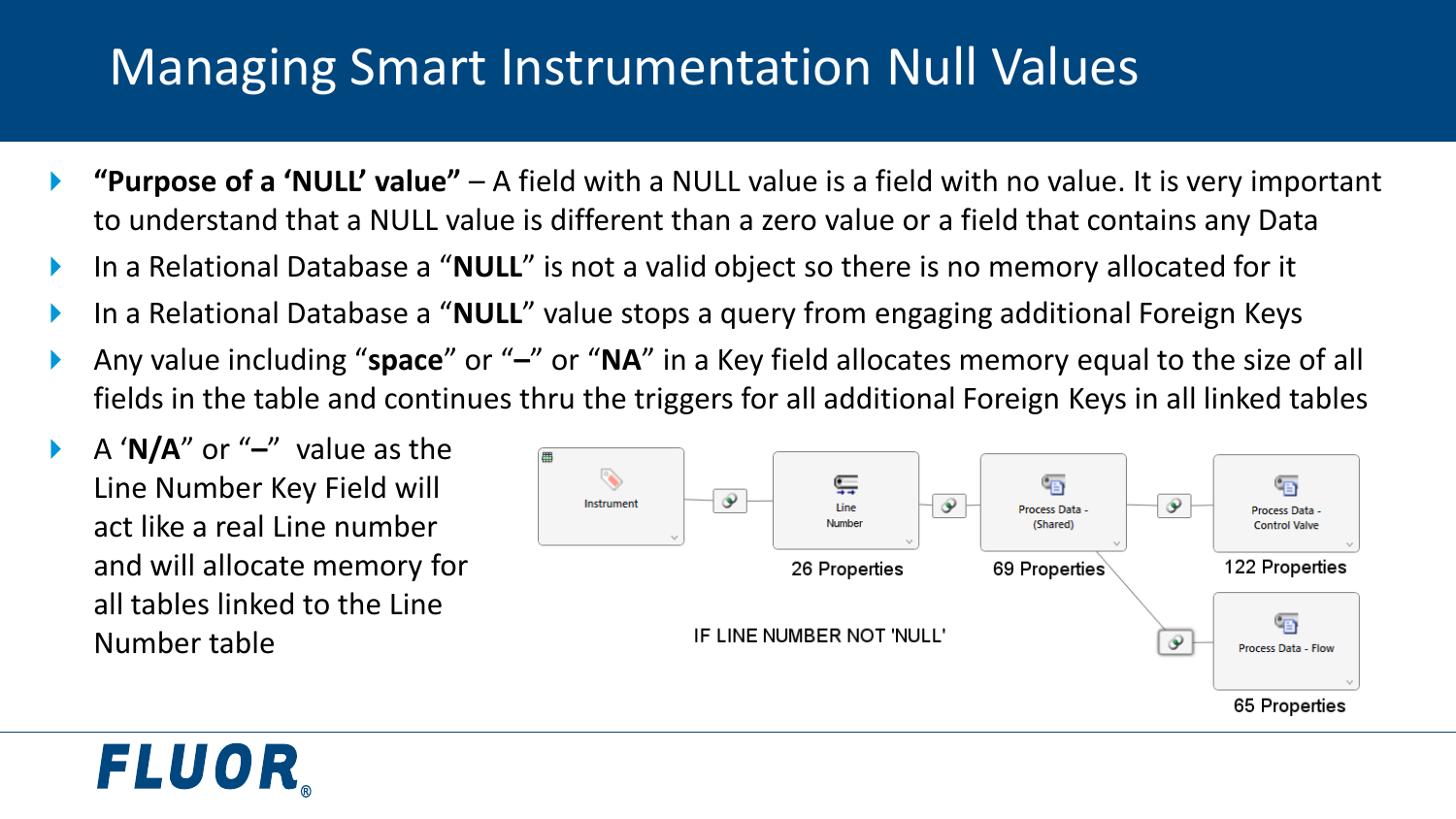#### Manage Smart Instrument Spec Sheet Data

#### **The Instrument Specification Form (Data Sheet)**

- Form for each Engineered Instrument Type
- Data from Index and Line table
- Data from the Process Function
- ◆ Most of the Form are Spec User Defined Fields
- Spec Forms are one place where garbage data seems to gravitate
- Without a structured data dictionary, it is easy to place irrelevant or incorrect data on a Spec Form
- There is a tendency to overuse notes on a Spec Form instead of structuring the form to provide data fields for needed information

|                    |                |                                        |                                                                |                         |                   |                           |                      | INSTRUMENT SPECIFICATION                                 |              | <b>FLUOR</b>         |              |  |
|--------------------|----------------|----------------------------------------|----------------------------------------------------------------|-------------------------|-------------------|---------------------------|----------------------|----------------------------------------------------------|--------------|----------------------|--------------|--|
|                    |                |                                        |                                                                |                         |                   |                           |                      |                                                          |              |                      |              |  |
|                    |                |                                        |                                                                |                         |                   |                           |                      |                                                          |              |                      |              |  |
|                    | continuals     |                                        |                                                                |                         |                   |                           |                      | 82 Price Bath Number 3250 S.<br>83 Enrise Murrities      |              |                      | ь            |  |
|                    |                |                                        | Notas: 7. Vietre to be supplied fully assembled, marked , with |                         |                   | PURCHASE                  |                      | 81 Putchees Crowr Num                                    |              | 1.8.83P-002          |              |  |
|                    |                |                                        |                                                                |                         |                   |                           |                      | <b>Bill Model</b>                                        |              |                      |              |  |
|                    |                | 54 Barvin Range                        |                                                                | <b>Biy Aarts</b>        |                   |                           |                      | 79 Manufacturer                                          |              | <b>FIDER</b>         |              |  |
|                    |                | 53 Prianderhiel Location               |                                                                | NOT REQUIRED            |                   |                           | T1                   |                                                          |              |                      |              |  |
|                    |                | <b>NJ</b> Ar Fana's Valve              |                                                                | CKNA                    |                   | <b>TEATS</b>              |                      | 27 Leasage                                               |              |                      |              |  |
| <b>ACTUATOR</b>    |                | fd 829 ANA                             |                                                                | <b>By MTF</b>           | <b>By MR</b>      |                           |                      | 24 Hydro Hreesure                                        |              |                      |              |  |
|                    |                | <b>MI 7x66</b>                         |                                                                | Dealvage                |                   |                           | $\overline{1}$       |                                                          |              |                      |              |  |
|                    |                | <b>AS APPR</b>                         | Middle                                                         | Frank                   | <b>Boni</b>       |                           |                      | 24 Filter                                                | Cauge        | $\frac{1}{2}$        | <b>Tus</b>   |  |
|                    | 43             |                                        |                                                                |                         |                   | ARSET.                    |                      | 73 Sid Pricesure                                         |              | By Mt                |              |  |
|                    |                | 47 Clinikal Material                   |                                                                | <b>By MY</b>            |                   |                           |                      | 721 MPH                                                  | <b>Stone</b> | by Mir               | <b>Bu MR</b> |  |
|                    |                |                                        | 49 Cage - Then Malara                                          |                         | <b>SUR</b>        |                           | 73                   |                                                          |              |                      |              |  |
|                    |                | 45 Sout Voterial                       |                                                                | <b>Bill</b>             |                   |                           |                      | 70 Switching Position                                    |              |                      |              |  |
|                    |                |                                        | 442 Plugr Barr Clok Mater                                      | 1/3                     |                   | SWITCHES.                 |                      | 69 Contacts / Ruting                                     |              |                      |              |  |
|                    |                | 43 Flattell Triavel                    |                                                                |                         |                   |                           |                      | 68 Type                                                  | Guarity      |                      |              |  |
|                    |                | 43 Tran Type                           |                                                                |                         |                   |                           |                      | <b>GZENETL</b>                                           | <b>Mote</b>  |                      |              |  |
| ting               |                |                                        | 41 Quiding \$80. of Ports By Mt                                |                         |                   |                           |                      |                                                          |              |                      |              |  |
|                    |                |                                        | 40 Lubricator Bolist, Valvia No                                |                         | No                | <b>SEWA</b>               |                      | 66 When De-Enegr Valve                                   |              |                      |              |  |
| AND                |                | 36 Flow Direction<br>30 Flow Action To |                                                                | Ey 503<br>Biy Mft       |                   | 100/05/20                 |                      | 63 5875<br>64 Tistia                                     | <b>Mote</b>  |                      |              |  |
| BODY               |                |                                        |                                                                |                         |                   |                           |                      |                                                          |              |                      |              |  |
|                    |                |                                        | 37 Bonnet Type Meterial Ethiopal                               |                         | bs                |                           | 42                   |                                                          |              |                      |              |  |
|                    |                | N Rody Material                        | 8 End Cannus, & Rating. 300 # RF                               | $\overline{a}$          |                   |                           | 41                   | Ed Bycasa                                                | CALIDAR      | <b>Tas</b>           |              |  |
|                    |                |                                        |                                                                |                         |                   |                           |                      |                                                          |              |                      | Yus.         |  |
|                    |                |                                        | 34 Flatud Ov Characteris Dis Mfr                               |                         | by Mt             | <b>POSITIONIN</b>         | 18 Carr Characterson |                                                          |              | 1/26                 |              |  |
|                    |                | <b>ID Body Type</b>                    | 33 Body Stays Trim filaw                                       | <b>Single Door Once</b> | <b>Du Mft</b>     |                           |                      | ST Signal link Cultab<br>581<br>Profession Signal Valvio |              | Cours                |              |  |
|                    |                |                                        |                                                                |                         |                   |                           |                      |                                                          |              | 5.15 (44)            | by Mt        |  |
|                    |                | <b>PLAPR</b>                           | <b>William</b>                                                 | Furwr                   | ю                 |                           |                      | <b>DES NATION</b>                                        | <b>MOL</b>   | by Mr                | <b>By MY</b> |  |
| <b>REMANS</b>      |                |                                        | 30 Scurist Photograph Layout                                   |                         |                   | <b>GEA</b>                | m                    |                                                          | w            |                      | 24           |  |
|                    |                | 29 Triaval                             |                                                                |                         |                   | -<br>5                    |                      |                                                          |              |                      |              |  |
| EALELEATHS         |                | 20 From Confidents CV                  |                                                                |                         |                   | $\overline{\phantom{a}}$  | w                    |                                                          | 13           |                      | ū            |  |
|                    |                |                                        |                                                                |                         |                   |                           |                      |                                                          |              |                      |              |  |
|                    |                |                                        | 24 Freet Vacious Promote                                       |                         |                   | turig                     | π                    |                                                          | Ħ            |                      |              |  |
|                    |                |                                        | <b>25 ISBN SQUIDE FINISH FLASS</b>                             |                         |                   | $\sim$                    |                      |                                                          |              |                      |              |  |
|                    |                | of treat Vincolnity                    |                                                                |                         |                   | ó                         |                      |                                                          |              |                      |              |  |
|                    |                |                                        | 23 For Constrainting Faster                                    |                         |                   | -                         |                      |                                                          |              |                      |              |  |
| CONDITIONS         | m              |                                        | <b>Stat Clonaty / Rosofto Gravity / Molecular Mass</b>         |                         |                   | <b>Agility</b>            | <b>ADD</b>           |                                                          | <b>ISK</b>   |                      | no.          |  |
|                    |                | · Irest Temperature                    |                                                                |                         |                   |                           | 1.60                 |                                                          | ¢            |                      | HS.          |  |
| <b>PROCESS</b>     |                | 20 Proseura Chief                      |                                                                |                         |                   | <b>Lui</b>                | т                    |                                                          | т            |                      |              |  |
|                    |                | TO 1964 Photosofts                     |                                                                |                         |                   | fur-g                     | 14                   |                                                          | u            |                      | $\mathbf{u}$ |  |
|                    |                | 13 Frie Ride                           |                                                                |                         |                   | Am <sup>18</sup>          | ù.                   |                                                          | Σ            |                      |              |  |
|                    | $\overline{1}$ |                                        |                                                                |                         |                   | 1200                      |                      | (2 Max, Flow)                                            |              | <b>EL Norm, Flow</b> | di Mn. Fizw. |  |
|                    |                | 16 Cliftwartial Preseurs               |                                                                |                         |                   |                           |                      | <b>Trait</b>                                             |              |                      |              |  |
|                    |                | 15 Upstraam Condition                  |                                                                |                         |                   | Lister.                   |                      |                                                          |              |                      |              |  |
|                    |                | 14 Process FLAD                        |                                                                |                         |                   | Laah Feed                 |                      |                                                          |              |                      |              |  |
|                    |                | 13 Play Insuration                     |                                                                |                         |                   | no.                       |                      |                                                          |              |                      |              |  |
| <b>FIN</b><br>LINE |                | 12 Pipe Material                       |                                                                |                         |                   | Cartion sheet             |                      |                                                          |              |                      |              |  |
|                    |                |                                        | 11 Line Bize and Bchedule                                      |                         | <b>Inal Dulat</b> | п                         | w                    | π                                                        | ☞            |                      | ₩            |  |
|                    | 好              |                                        |                                                                |                         |                   |                           |                      |                                                          |              |                      |              |  |
|                    |                |                                        | 1 Fower Falura Powter                                          |                         |                   | ClOse                     |                      |                                                          |              |                      |              |  |
|                    |                |                                        | 4 Available Art Bubbly Private to                              |                         | Mr. Blue.         | EG)                       |                      | 59.9                                                     |              |                      |              |  |
|                    |                |                                        | 7 Tichtingss Raguinaments                                      |                         |                   | <b>ANGEL NY INSURANCE</b> |                      |                                                          |              |                      |              |  |
| GENERAL            |                |                                        | 4 Attending Scientiff Institute Lover attitu                   |                         |                   | 9O                        |                      |                                                          |              |                      |              |  |
|                    |                |                                        | 1 Antium Temperature                                           |                         | Mr. Blue          |                           |                      | Class 1, Chilson                                         |              |                      |              |  |
|                    |                | 4 Area Crassification                  |                                                                |                         |                   |                           |                      | Class 1. Division 2, Groups C&D.                         |              |                      |              |  |
|                    |                | 2 Link No.                             |                                                                |                         |                   | 412-1007-104              |                      |                                                          |              |                      |              |  |
|                    |                | 2 Service                              |                                                                |                         |                   | Feather V-8               |                      |                                                          |              |                      |              |  |
|                    |                | 1 Tag No                               |                                                                |                         |                   | 1013-V - 108              |                      |                                                          |              |                      |              |  |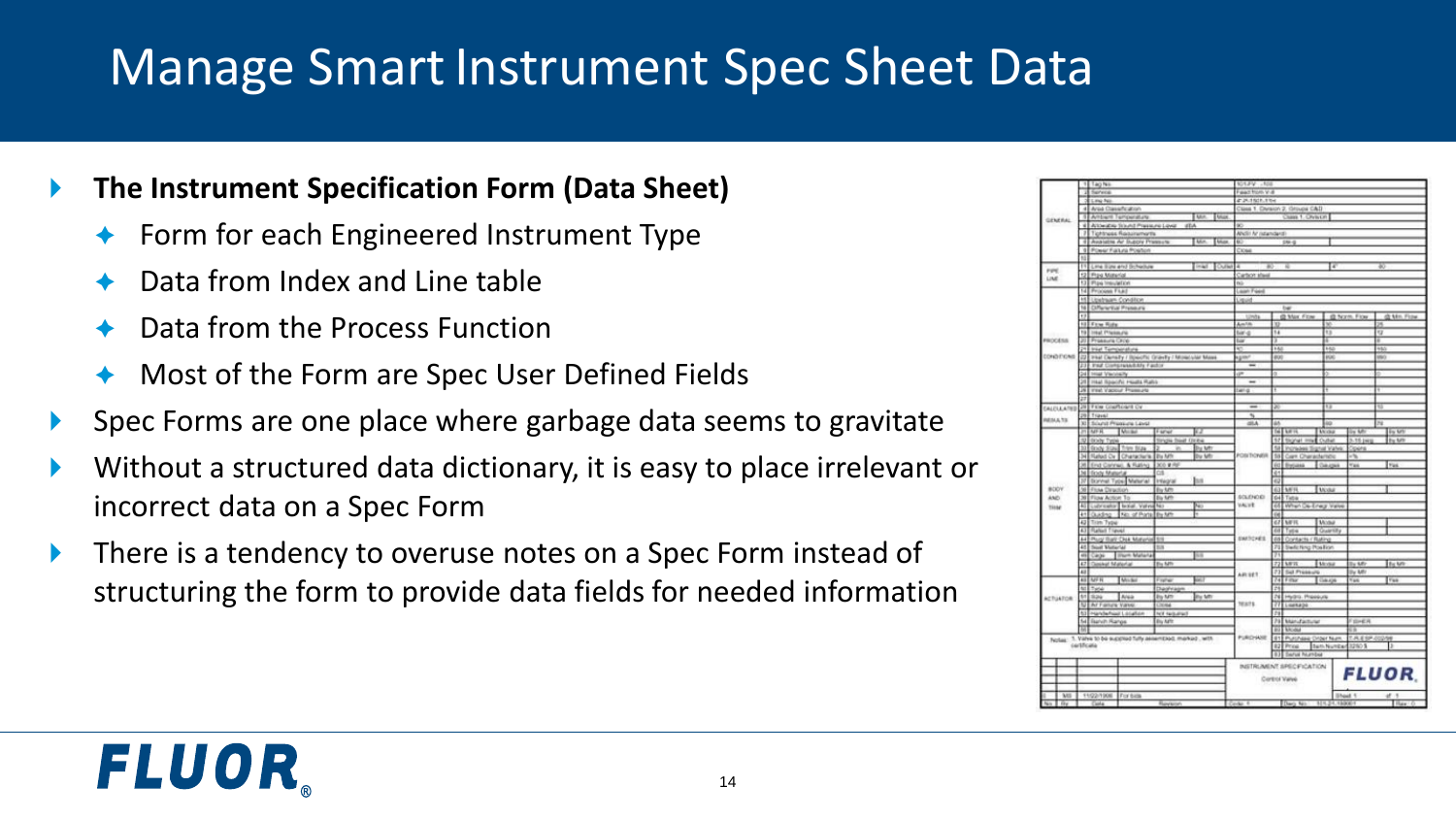#### Manage Smart Instrument Spec Sheet Data

- **The Spec Data Dictionary defines Field Headers and what Fields are editable in the following Modules:**
- **The Instrument Specification Template**
- Select only Spec User Defined fields and fields not unique to a Tag
- Do not select Process or Component fields
- **The Instrument Specification Browser**

- All Spec Fields can be selected for editing in a Browser View
- The Spec DD Field Headers are displayed in the Browser View
- **The Instrument Specification External Editor**
- The External Editor allows third parties to edit spec sheets and import them data back into Smart Instrumentation
- Component and Title data are not included in the External Editor

| <b>Table Name</b> | <b>Template Fields</b> |                | <b>Browser Fields</b> |                | <b>Editable in IEE</b> |                |          |
|-------------------|------------------------|----------------|-----------------------|----------------|------------------------|----------------|----------|
| component         | $\cap$ all             | C None         | - G ΔI                | C None C All   |                        | C None         |          |
| spec sheet data   | G All                  | $\bigcap$ None | © ∆ll                 | C None         | ∣ © ∆ll                | $\bigcap$ None |          |
| pd general        | $\bigcap$ All          | C None         | <b>CAI</b>            | $\cap$ None    | <b>CAL</b>             | $\bigcap$ None |          |
| control valve     | $\bigcirc$ all         | $\cap$ None    | <b>CAI</b>            | $\bigcap$ None | $C$ all                | $\bigcap$ None | $\equiv$ |
| v projinfo        | $\bigcap$ All          | $\bigcap$ None | <b>CAI</b>            | $\bigcap$ None | $C$ all                | C None         |          |
| add spec2         | $G$ All                | $\bigcap$ None | $G$ All               | $\bigcap$ None | <b>CAI</b>             | C None         |          |
| add spec1         | $G$ All                | C None         | $G$ All               | C None         | G All                  | C None         |          |
| udf component     | $\cap$ All             | C None         | $G$ all               | $\bigcap$ None | $\overline{G}$ all     | C None         |          |

| <b>Field Header</b>        | Template | <b>Browser</b> | Editable in <b>IEE</b> |
|----------------------------|----------|----------------|------------------------|
| <b>Tag Number</b>          |          | ⊽              |                        |
| Service                    |          | ⊽              |                        |
| P&ID No                    |          | ⊽              |                        |
| Area Classification        | ⊽        | ⊽              | ⊽                      |
| Line No                    |          | ⊽              | ज                      |
| Line Size                  |          | ⊽              | ⊽                      |
| Line Schedule              |          | ⊽              | ⊽                      |
| <b>Fluid Name</b>          |          | ⊽              | ⊽                      |
| Des Press Max (psi-q)      |          | ⊽              | ⊽                      |
| Pressure Drop at Max Flow  |          | ⊽              | ⊽                      |
| Pressure Drop at Norm Flow |          | ⊽              | ⊽                      |
| Shut-Off Diff Press UOM    | ⊽        | ⊽              | ⊽                      |
| <b>Body Size</b>           | ⊽        | ⊽              | ⊽                      |
| <b>Body Size UOM</b>       | ⊽        | ⊽              | ⊽                      |
| Sound Lyl at Max Flow      | ⊽        | ⊽              | ⊽                      |
| Sound Lvl at Norm Flow     | ⊽        | ⊽              | ⊽                      |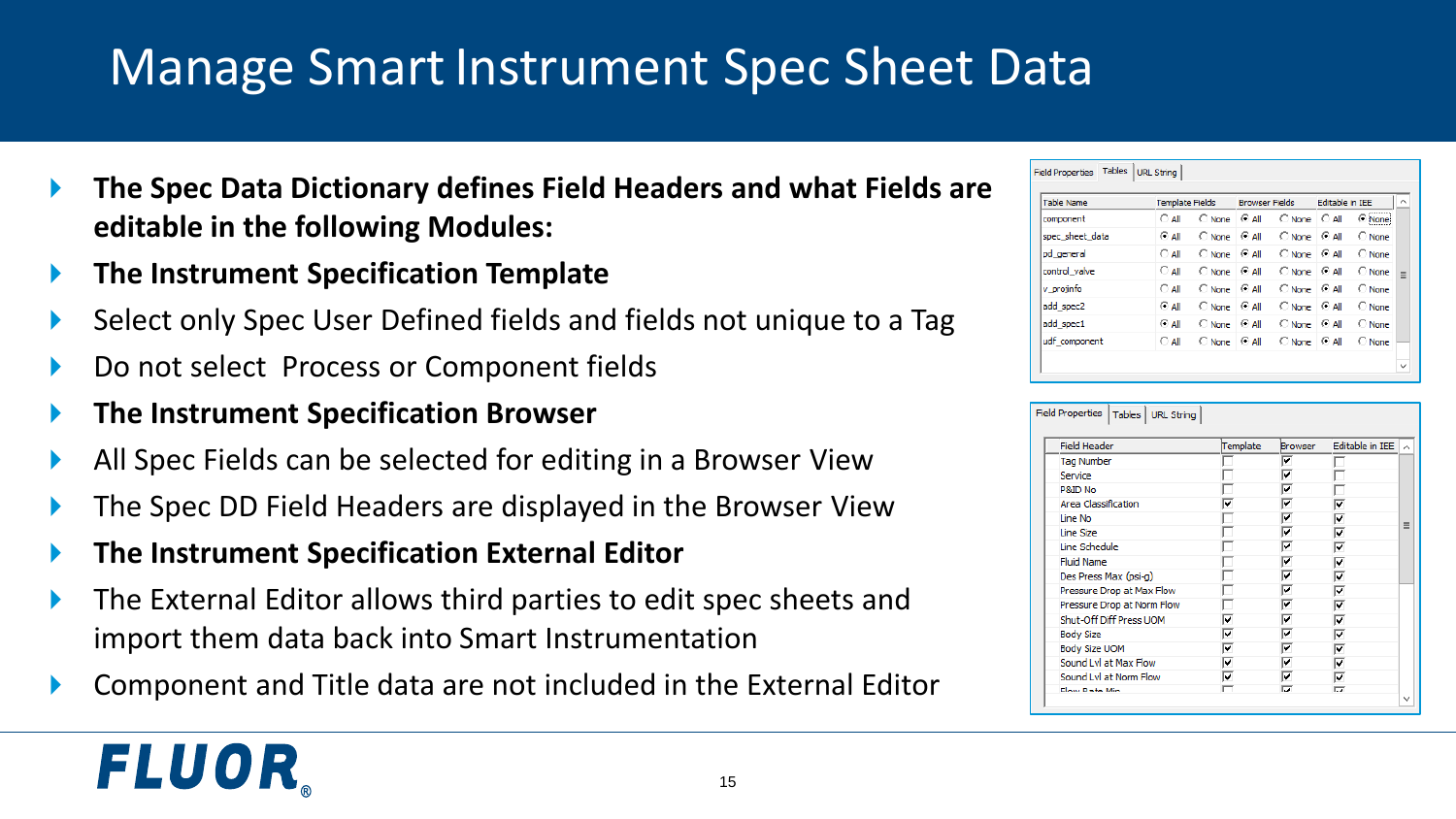#### Smart Instrument Process Function Data

 **The Process Function** defines Tables containing the variables associated to each Instruments sizing and selection requirements:

Temperature

- General  $\leftarrow$  Level
- **← Flow**
- $\leftarrow$  Pressure
- Analyzer
- **← Control Valve** 
	- **← Relief Valve**
- Instruments that do not Measure or Control a Process Function are considered General instruments
- **Process Data needs to be defined by a process engineer and** populated in the process module for Sizing and Selection
- Alarms and Trips are defined as Process Data so elements needing these set points will need to be assigned to the proper function

| ase name<br><b>ALCOHOL</b><br>100308   | Case 1<br>101-PE -100          |                  |                                |                    |                         |                         |
|----------------------------------------|--------------------------------|------------------|--------------------------------|--------------------|-------------------------|-------------------------|
|                                        |                                |                  |                                |                    |                         |                         |
|                                        |                                |                  |                                |                    |                         |                         |
|                                        |                                |                  |                                |                    |                         |                         |
|                                        | Feed from V-5                  |                  | Location                       |                    | in                      |                         |
| "Lett state                            |                                |                  | Line number                    |                    | 4149-1501-11H           |                         |
| <b>LAS DOMA</b>                        | Liquid<br>Single phase         |                  | Line size:                     |                    | 4 <sub>m</sub>          |                         |
| <b>WE hame</b>                         | Lean Feed                      |                  |                                | Line schedule      | m                       |                         |
|                                        |                                |                  |                                |                    |                         |                         |
|                                        |                                |                  |                                |                    |                         |                         |
|                                        |                                |                  |                                |                    |                         |                         |
|                                        |                                |                  | <b>PROFERTIES</b>              |                    |                         |                         |
|                                        | <b>GMWH/E</b>                  | <b>GNOTIA</b>    | <b><i><u>GALWAYNUM</u></i></b> | <b>LESS</b>        |                         |                         |
| <b>GRATINIZIO TOM</b>                  | z                              | ×                | 32                             | nanddos            |                         |                         |
|                                        |                                |                  |                                |                    |                         |                         |
| <b>CATHAIN DIMAGES</b>                 |                                |                  |                                | ans                |                         |                         |
| <b>NIGHT BUTS</b>                      | $\frac{12}{180}$               |                  |                                |                    |                         |                         |
| CROSSING                               | ß.                             | Ř                | $rac{14}{100}$                 | ž                  |                         |                         |
| cessity.                               | 0.926                          | $\overline{1}$   |                                | m                  |                         |                         |
|                                        |                                |                  | 12                             |                    |                         |                         |
| <b>STATE</b>                           | 532                            | 脳                | 529                            | sant               |                         |                         |
| peont gravity                          | 2.03                           | 2.893            | 9.89                           |                    |                         |                         |
| concessibility.                        |                                |                  |                                |                    |                         |                         |
|                                        | 44                             | I3               | $\frac{1}{2}$                  | ban-g              |                         |                         |
| <b>AROUS RIMAINS</b>                   |                                |                  |                                |                    |                         |                         |
| <b>Visage pressure</b>                 | 1200                           |                  |                                | bang.              |                         |                         |
|                                        |                                |                  |                                |                    |                         |                         |
|                                        |                                |                  |                                |                    |                         |                         |
|                                        |                                |                  | ACCITIONAL PROPERTIES          |                    |                         |                         |
|                                        |                                |                  |                                |                    |                         |                         |
| <b>CELLER STREETS FOR</b>              |                                | bar <sub>4</sub> |                                |                    | Constitute              | ×                       |
| esign pressure max.                    | $\overline{50}$                | 3815             |                                |                    | Engine                  | $\overline{\mathbf{x}}$ |
| esign temperature min                  |                                |                  |                                |                    | Toxic                   | ×                       |
| esign temperature max                  | 250                            |                  |                                |                    | Coores                  |                         |
|                                        |                                | $\frac{1}{2}$    |                                |                    |                         |                         |
| asp termine                            |                                |                  |                                |                    | Transparent             |                         |
| Required range                         | From 0                         | Ta: 36           |                                | ningdox            | Build-up tenoency       |                         |
| Irwits on press crop across flowmeter. |                                |                  | mmH20-45                       |                    | Angle of repose         |                         |
| <b>Deck Cut</b>                        |                                |                  |                                |                    |                         |                         |
|                                        |                                |                  |                                |                    |                         |                         |
|                                        |                                |                  |                                |                    |                         |                         |
|                                        |                                |                  | BASE CONCITIONS                |                    |                         |                         |
| THEFT.                                 |                                | bar-a            |                                | Density            |                         | <b>NGCH</b>             |
|                                        |                                | $\sim$           |                                |                    |                         |                         |
| Temperature                            | 18.8                           |                  |                                | Specific oravity   |                         |                         |
|                                        |                                |                  |                                | Compressibility    |                         |                         |
|                                        |                                |                  |                                |                    |                         |                         |
|                                        |                                |                  |                                |                    |                         |                         |
|                                        |                                |                  |                                |                    |                         |                         |
|                                        |                                |                  | <b>ALABIA</b>                  |                    |                         |                         |
|                                        | Alarm                          | Y4               |                                |                    |                         |                         |
|                                        |                                |                  |                                | thoreems units     | mAn dirion              |                         |
|                                        |                                |                  |                                |                    |                         |                         |
| 28-128-128                             |                                |                  |                                |                    |                         |                         |
| 901-90.                                |                                |                  |                                |                    |                         |                         |
| 28.                                    |                                |                  |                                |                    |                         |                         |
| 92.                                    |                                |                  |                                |                    |                         |                         |
|                                        |                                |                  |                                |                    |                         |                         |
| 1091407.                               |                                |                  |                                |                    |                         |                         |
|                                        |                                |                  |                                |                    |                         |                         |
| <b>Publish Code</b>                    |                                |                  |                                |                    |                         |                         |
|                                        |                                |                  |                                |                    |                         |                         |
|                                        |                                |                  |                                |                    |                         |                         |
|                                        |                                |                  | API 2542 STANDARD              |                    |                         |                         |
|                                        |                                |                  |                                |                    |                         |                         |
|                                        |                                |                  |                                |                    |                         |                         |
|                                        |                                |                  |                                |                    |                         |                         |
|                                        |                                |                  |                                |                    |                         |                         |
|                                        |                                |                  |                                |                    |                         |                         |
|                                        |                                |                  |                                |                    |                         |                         |
|                                        |                                |                  |                                |                    |                         |                         |
|                                        |                                |                  | USER DEFINED FELD.             |                    |                         |                         |
|                                        |                                |                  |                                |                    |                         |                         |
|                                        |                                |                  |                                |                    |                         |                         |
|                                        |                                |                  |                                |                    |                         |                         |
| Sigh High-High                         |                                |                  |                                |                    |                         |                         |
|                                        |                                |                  |                                |                    |                         |                         |
|                                        |                                |                  | $\times 1$                     |                    |                         |                         |
|                                        |                                |                  |                                |                    |                         |                         |
|                                        |                                |                  |                                |                    |                         |                         |
|                                        |                                |                  |                                |                    |                         |                         |
|                                        |                                |                  |                                |                    |                         |                         |
|                                        |                                |                  |                                |                    |                         |                         |
|                                        |                                |                  |                                | <b>PLOW</b>        |                         |                         |
|                                        |                                |                  |                                | PROCESS DATA SHEET |                         |                         |
|                                        |                                |                  |                                |                    |                         | <b>FLUOR</b>            |
| M5                                     | T1/19/1998 Por instrumentation |                  | Exercain: DEMO                 |                    | Date: 4/13/2004 Dheet 1 | $\alpha$                |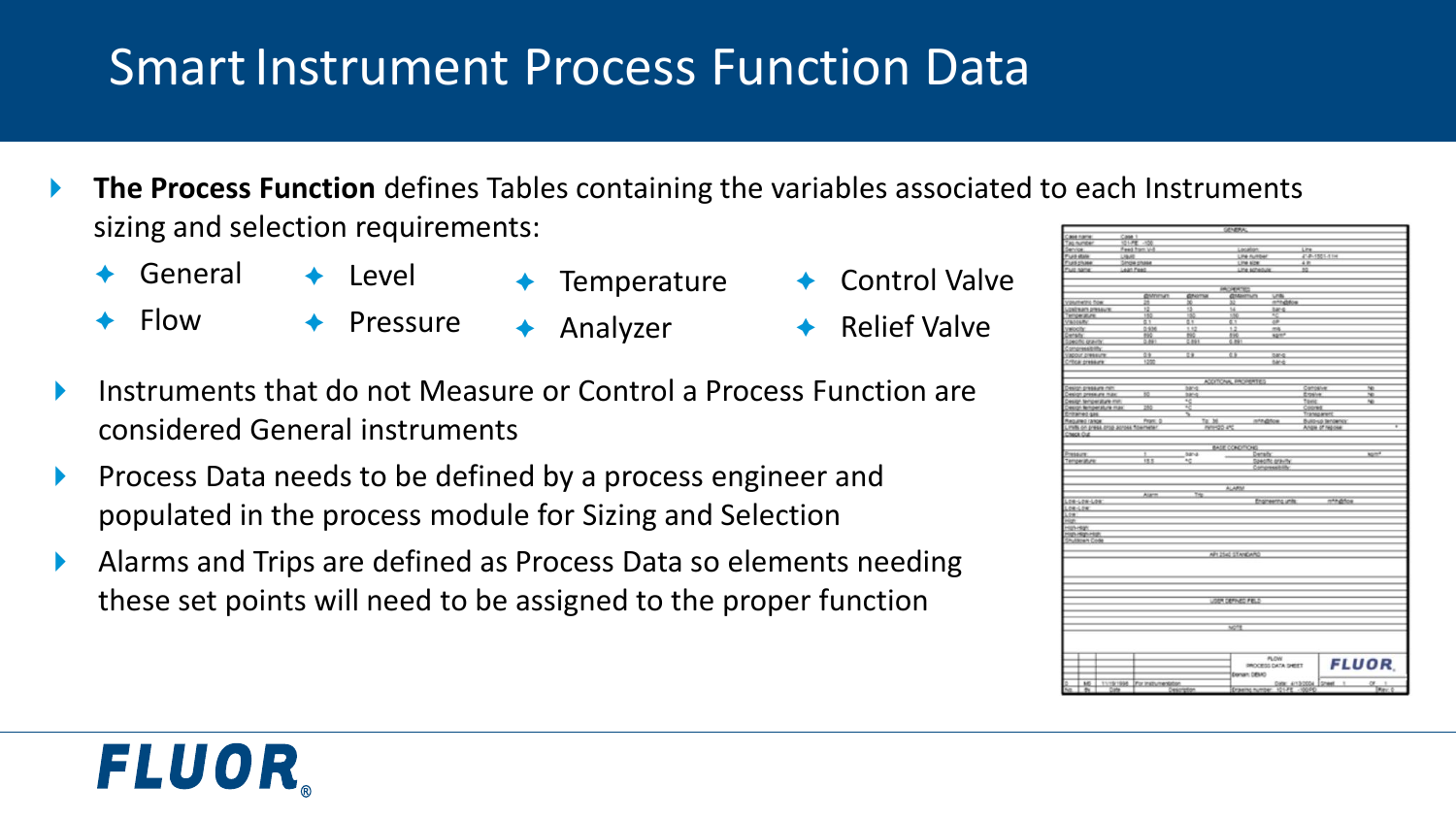#### Smart Instrument Custom Defined Fields

- The **Custom Defined Fields** are Provided for all primary Tables
- Custom Fields that are normal in most project database are:
	- **System**  The different Control Systems used in the Project
	- **Plan Drawing**  while the use of Plan drawings are being phased out because of Smart 3D, they are still being used for construction
- Add project specific Fields not included in the data dictionary
- Care should be taken not to repeat data fields already in the Smart Instrumentation Data Dictionary
- The EDE eliminates the need to duplicate data for Custom Reports

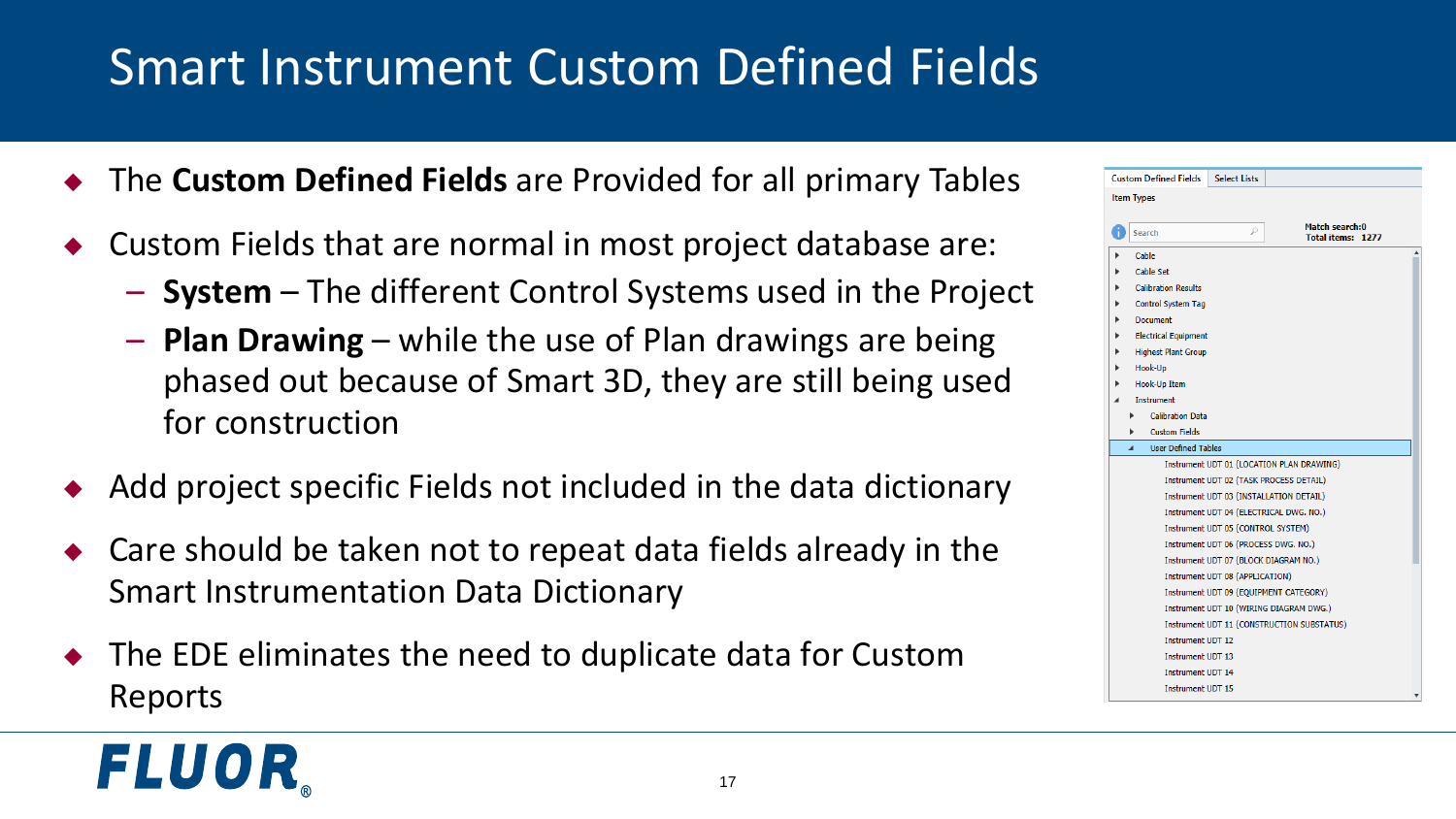### Smart Instrument Data Validation

- ♦ Smart Instrumentation has several External Validation Software choices
	- Hexagon **Integrity Check Utility** and **Project Integrity**TM data auditor for P&ID, SI and SEL
	- Beaconsuite **DataResq**TM Control for SPI monitors and reports all nonconforming deliverables
	- Mangan **SPInspector**TM examines the SPI database for specific data attribute discrepancies
	- WiseTools **INAuditPro**TM interrogates SPI and generates reports highlighting discrepancies

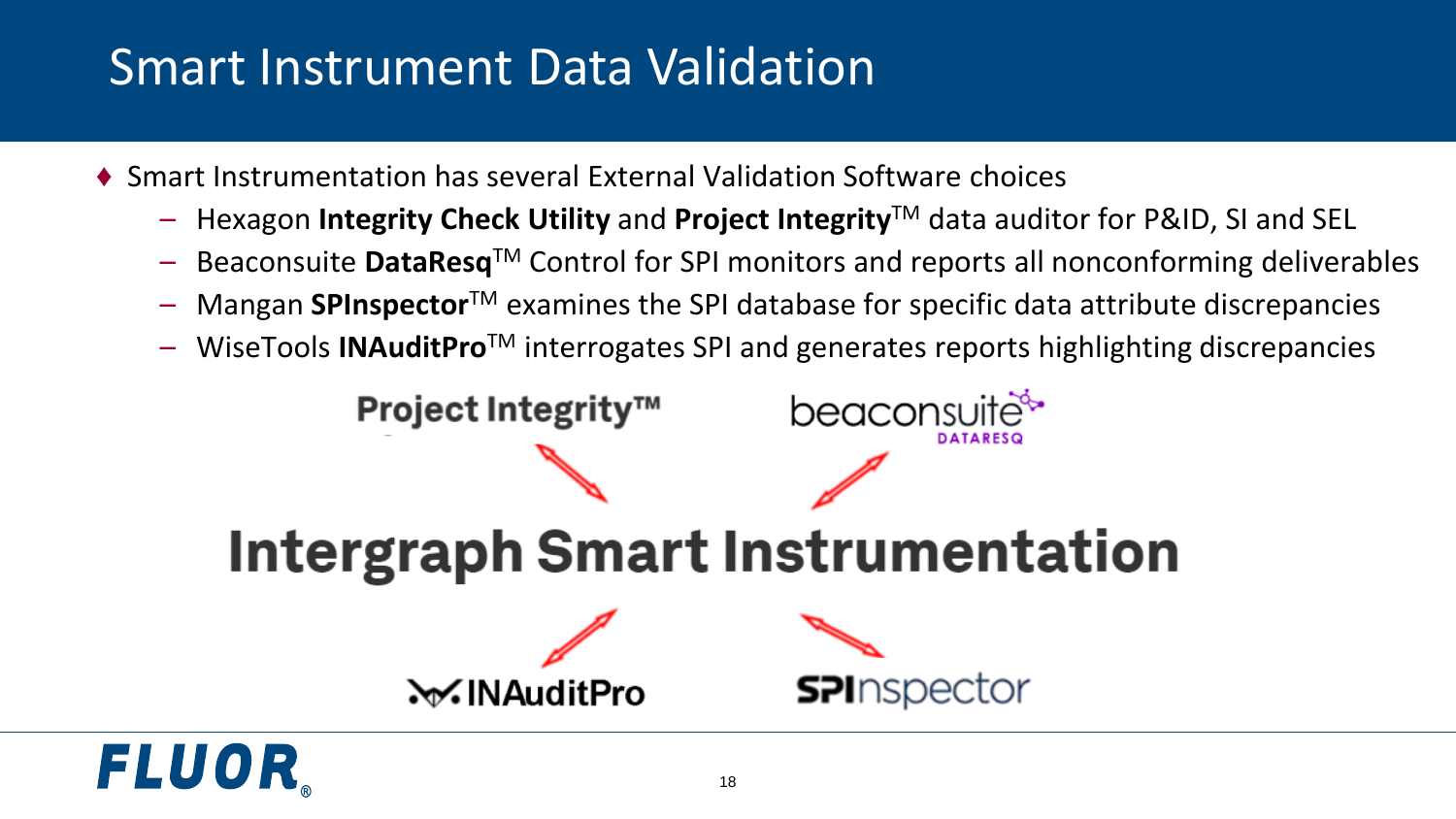#### Smart Instrumentation Data Management

In summery, careful data management is the best way to deal with data validation by:

- Defining the expected quality of data in governing documents
- Configuring Naming conventions and Instrument Type Profiles prior to data entry
- Educating users on proper methods to mitigate inconsistent data and managing Null Values
- ▶ Spec Sheet Data Dictionaries and defining Spec Templates in Instrument Type Profiles
- Limiting use of User Defined Fields and Notes
- Using EDE Views to normalize data by instrument type when checking data